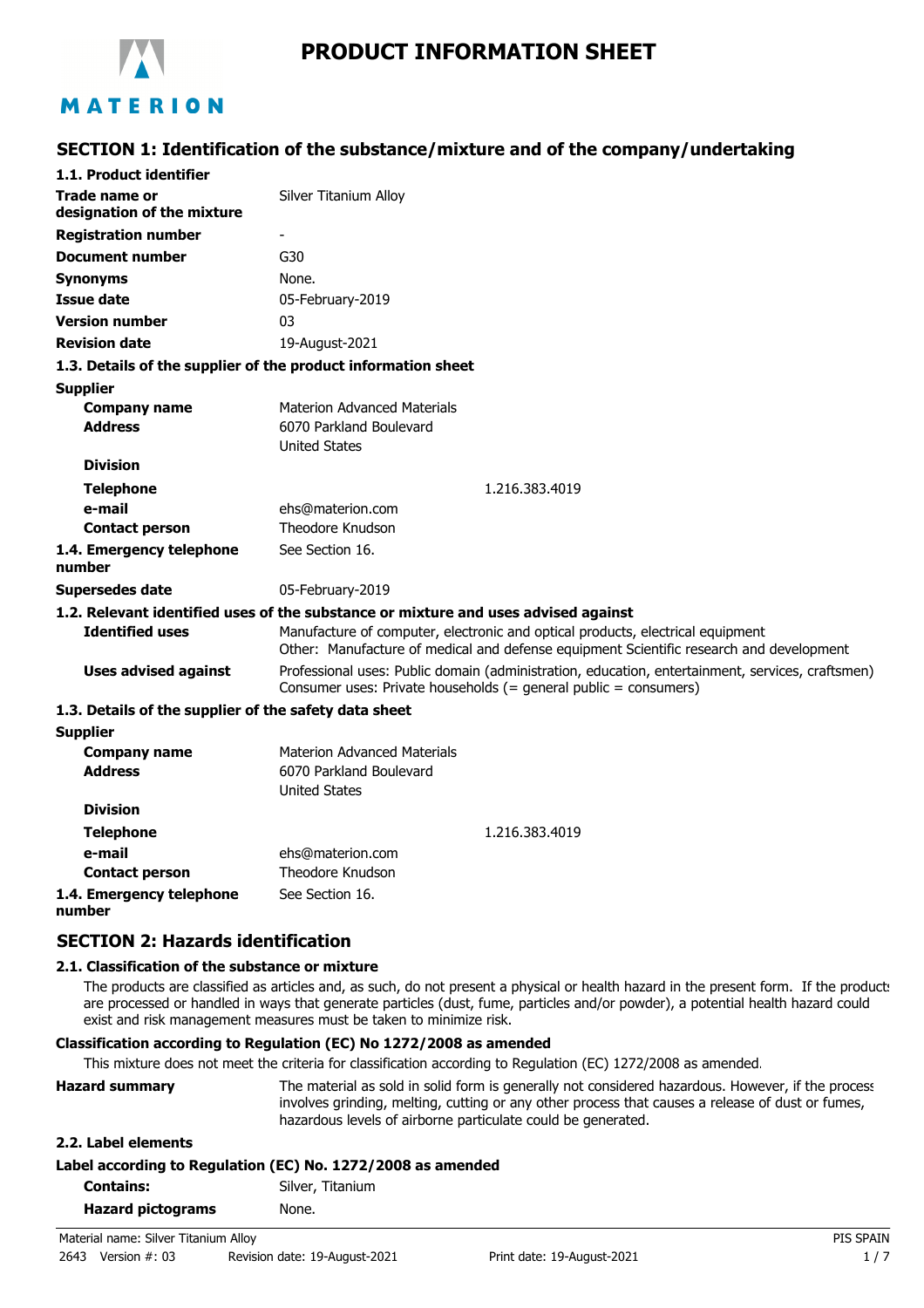| Signal word                              | None.                                                                                             |
|------------------------------------------|---------------------------------------------------------------------------------------------------|
| <b>Hazard statements</b>                 | The mixture does not meet the criteria for classification.                                        |
| <b>Precautionary statements</b>          |                                                                                                   |
| <b>Prevention</b>                        | Observe good industrial hygiene practices.                                                        |
| <b>Response</b>                          | Wash hands after handling.                                                                        |
| <b>Storage</b>                           | Store away from incompatible materials.                                                           |
| <b>Disposal</b>                          | Dispose of waste and residues in accordance with local authority requirements.                    |
| Supplemental label<br><i>information</i> | For further information, please contact the Product Stewardship Department at $+1.216.383.4019$ . |
| 2.3. Other hazards                       | Not a PBT or vPvB substance or mixture.                                                           |

# **SECTION 3: Composition/information on ingredients**

### **3.2. Mixtures**

### **General information**

| <b>Chemical name</b> | $\frac{0}{0}$            | No.                          | CAS-No. / EC REACH Registration No. Index No. |                          | <b>Notes</b> |
|----------------------|--------------------------|------------------------------|-----------------------------------------------|--------------------------|--------------|
| Silver               | $98 - c$<br>100          | 7440-22-4<br>231-131-3       | $\overline{\phantom{a}}$                      | -                        | #            |
|                      | <b>Classification: -</b> |                              |                                               |                          |              |
| Titanium             | $0.1 - 2$                | 7440-32-6<br>$231 - 142 - 3$ | $\overline{\phantom{a}}$                      | $\overline{\phantom{a}}$ |              |
|                      | <b>Classification: -</b> |                              |                                               |                          |              |

## **SECTION 4: First aid measures**

**General information**

Ensure that medical personnel are aware of the material(s) involved, and take precautions to protect themselves.

### **4.1. Description of first aid measures**

| <b>Inhalation</b>                                                                        | Move to fresh air. Call a physician if symptoms develop or persist.                      |
|------------------------------------------------------------------------------------------|------------------------------------------------------------------------------------------|
| <b>Skin contact</b>                                                                      | Wash off with soap and water. Get medical attention if irritation develops and persists. |
| Eye contact                                                                              | Rinse with water. Get medical attention if irritation develops and persists.             |
| <b>Ingestion</b>                                                                         | Rinse mouth. Get medical attention if symptoms occur.                                    |
| 4.2. Most important<br>symptoms and effects, both<br>acute and delayed                   | Exposure may cause temporary irritation, redness, or discomfort.                         |
| 4.3. Indication of any<br>immediate medical attention<br>and special treatment<br>needed | Treat symptomatically.                                                                   |

# **SECTION 5: Firefighting measures**

| <b>General fire hazards</b>                                                                | No unusual fire or explosion hazards noted.                                                |
|--------------------------------------------------------------------------------------------|--------------------------------------------------------------------------------------------|
| 5.1. Extinguishing media<br>Suitable extinguishing<br>media                                | Water fog. Foam. Dry chemical powder. Carbon dioxide (CO2).                                |
| Unsuitable extinguishing<br>media                                                          | None known.                                                                                |
| 5.2. Special hazards arising<br>from the substance or<br>mixture                           | None known.                                                                                |
| 5.3. Advice for firefighters<br><b>Special protective</b><br>equipment for<br>firefighters | Wear suitable protective equipment.                                                        |
| <b>Special firefighting</b><br>procedures                                                  | Use water spray to cool unopened containers.                                               |
| <b>Specific methods</b>                                                                    | Use standard firefighting procedures and consider the hazards of other involved materials. |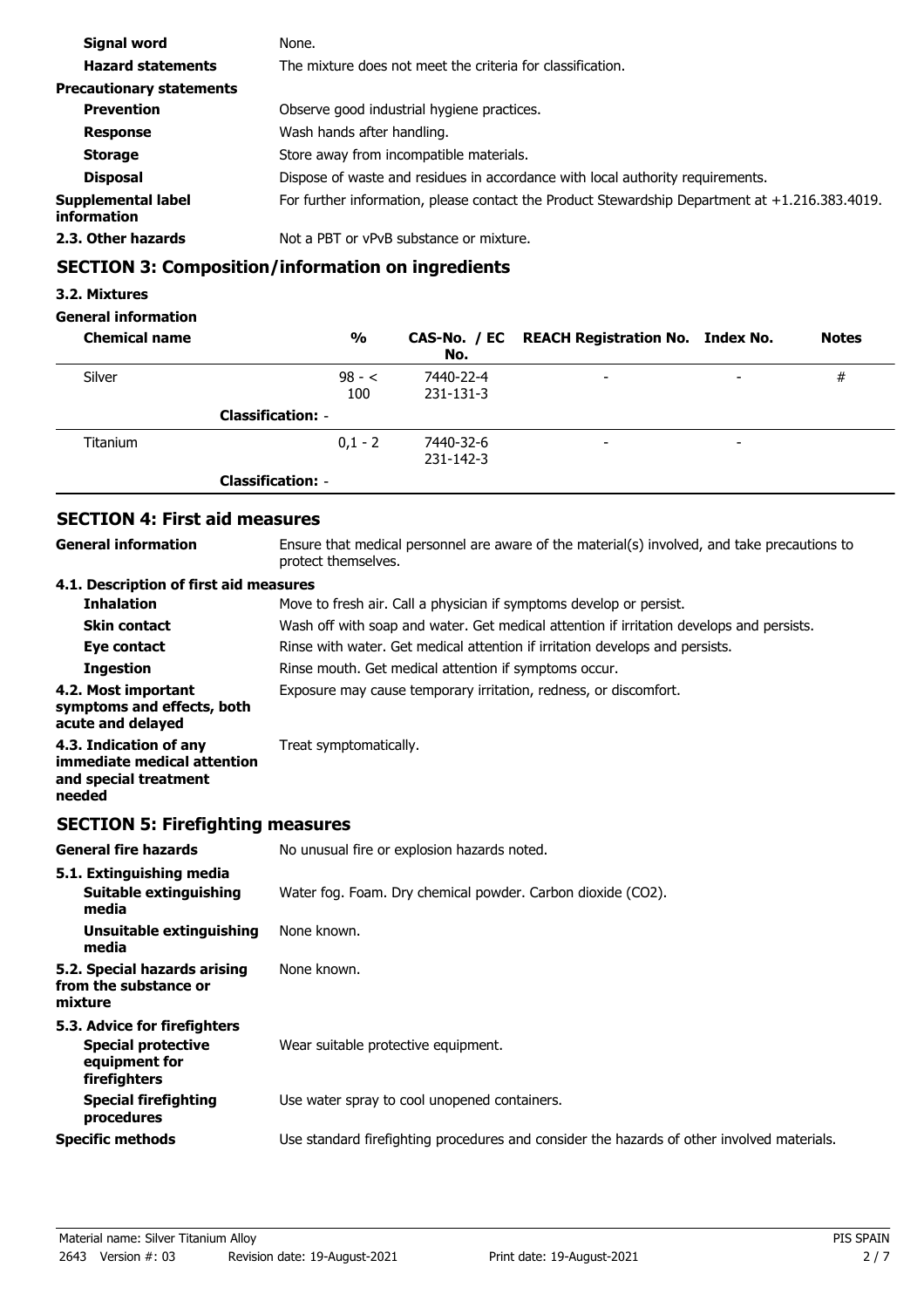### **SECTION 6: Accidental release measures**

|                                                              | 6.1. Personal precautions, protective equipment and emergency procedures                           |
|--------------------------------------------------------------|----------------------------------------------------------------------------------------------------|
| For non-emergency<br>personnel                               | Keep unnecessary personnel away. For personal protection, see section 8 of the PIS.                |
| For emergency<br>responders                                  | Use personal protection recommended in Section 8 of the PIS.                                       |
| 6.2. Environmental<br>precautions                            | Avoid discharge into drains, water courses or onto the ground.                                     |
| 6.3. Methods and material for<br>containment and cleaning up | Stop the flow of material, if this is without risk. For waste disposal, see section 13 of the PIS. |
| 6.4. Reference to other<br>sections                          | For personal protection, see section 8 of the PIS. For waste disposal, see section 13 of the PIS.  |
| <b>SECTION 7: Handling and storage</b>                       |                                                                                                    |
| 7.1 Drecautions for safe                                     | Avoid prolonged expecure. Observe good industrial bygiene practices                                |

| 7.1. Precautions for safe<br>handling                                   | Avoid prolonged exposure. Observe good industrial hygiene practices. |
|-------------------------------------------------------------------------|----------------------------------------------------------------------|
| 7.2. Conditions for safe<br>storage, including any<br>incompatibilities | Keep locked up.                                                      |
| 7.3. Specific end use(s)                                                | Not available.                                                       |

## **SECTION 8: Exposure controls/personal protection**

### **8.1. Control parameters**

#### **Occupational exposure limits**

| <b>Spain. Occupational Exposure Limits</b> |            |                         |
|--------------------------------------------|------------|-------------------------|
| Components                                 | Type       | Value                   |
| Silver (CAS 7440-22-4)                     | <b>TWA</b> | $0.1 \,\mathrm{mq/m}$ 3 |

#### **EU. Indicative Exposure Limit Values in Directives 91/322/EEC, 2000/39/EC, 2006/15/EC, 2009/161/EU, 2017/164/EU**

| <b>Components</b>                                    | <b>Type</b>                                                           | <b>Value</b>                                                                                                                                                                                                                                                                                      |  |
|------------------------------------------------------|-----------------------------------------------------------------------|---------------------------------------------------------------------------------------------------------------------------------------------------------------------------------------------------------------------------------------------------------------------------------------------------|--|
| Silver (CAS 7440-22-4)                               | <b>TWA</b>                                                            | $0,1$ mg/m3                                                                                                                                                                                                                                                                                       |  |
| <b>Biological limit values</b>                       | No biological exposure limits noted for the ingredient(s).            |                                                                                                                                                                                                                                                                                                   |  |
| <b>Recommended monitoring</b><br>procedures          | Follow standard monitoring procedures.                                |                                                                                                                                                                                                                                                                                                   |  |
| Derived no effect levels<br>(DNELs)                  | Not available.                                                        |                                                                                                                                                                                                                                                                                                   |  |
| <b>Predicted no effect</b><br>concentrations (PNECs) | Not available.                                                        |                                                                                                                                                                                                                                                                                                   |  |
| 8.2. Exposure controls                               |                                                                       |                                                                                                                                                                                                                                                                                                   |  |
| <b>Appropriate engineering</b><br>controls           | established, maintain airborne levels to an acceptable level.         | Good general ventilation should be used. Ventilation rates should be matched to conditions. If<br>applicable, use process enclosures, local exhaust ventilation, or other engineering controls to<br>maintain airborne levels below recommended exposure limits. If exposure limits have not been |  |
|                                                      | Individual protection measures, such as personal protective equipment |                                                                                                                                                                                                                                                                                                   |  |
| <b>General information</b>                           | with the supplier of the personal protective equipment.               | Personal protection equipment should be chosen according to the CEN standards and in discussion                                                                                                                                                                                                   |  |
| <b>Eye/face protection</b>                           | Wear safety glasses with side shields (or goggles).                   |                                                                                                                                                                                                                                                                                                   |  |
| <b>Skin protection</b>                               |                                                                       |                                                                                                                                                                                                                                                                                                   |  |
| - Hand protection<br>- Other                         | Wear suitable protective clothing.                                    | Wear gloves to prevent metal cuts and skin abrasions during handling.                                                                                                                                                                                                                             |  |
| <b>Respiratory protection</b>                        |                                                                       | In case of insufficient ventilation, wear suitable respiratory equipment.                                                                                                                                                                                                                         |  |
| <b>Thermal hazards</b>                               | Wear appropriate thermal protective clothing, when necessary.         |                                                                                                                                                                                                                                                                                                   |  |
| <b>Hygiene measures</b>                              | remove contaminants.                                                  | Always observe good personal hygiene measures, such as washing after handling the material and<br>before eating, drinking, and/or smoking. Routinely wash work clothing and protective equipment to                                                                                               |  |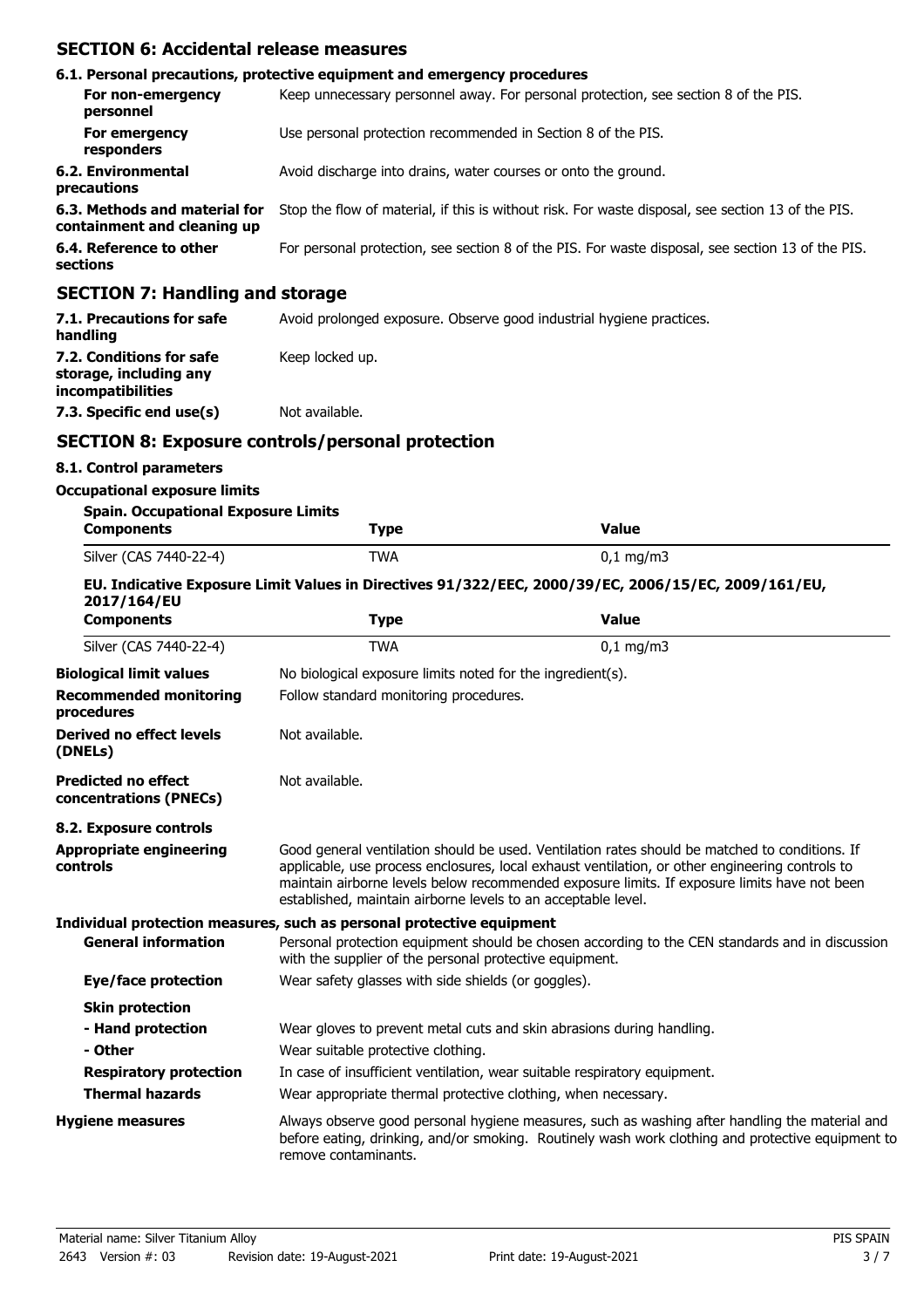Good general ventilation should be used. Ventilation rates should be matched to conditions. If applicable, use process enclosures, local exhaust ventilation, or other engineering controls to maintain airborne levels below recommended exposure limits. If exposure limits have not been established, maintain airborne levels to an acceptable level.

# **SECTION 9: Physical and chemical properties**

### **9.1. Information on basic physical and chemical properties**

| <b>Appearance</b>                                   |                                                  |  |
|-----------------------------------------------------|--------------------------------------------------|--|
| <b>Physical state</b>                               | Solid.                                           |  |
| Form                                                | Solid.                                           |  |
| Colour                                              | Silver.                                          |  |
| Odour                                               | None.                                            |  |
| <b>Odour threshold</b>                              | Not applicable.                                  |  |
| рH                                                  | Not applicable.                                  |  |
| <b>Melting point/freezing point</b>                 | 960,5 °C (1760,9 °F) estimated / Not applicable. |  |
| <b>Initial boiling point and</b><br>boiling range   | Not applicable.                                  |  |
| <b>Flash point</b>                                  | Not applicable.                                  |  |
| <b>Evaporation rate</b>                             | Not applicable.                                  |  |
| <b>Flammability (solid, gas)</b>                    | None known.                                      |  |
| <b>Upper/lower flammability or explosive limits</b> |                                                  |  |
| <b>Explosive limit - lower (</b><br>%)              | Not applicable.                                  |  |
| <b>Explosive limit - lower (</b><br>%) temperature  | Not applicable.                                  |  |
| <b>Explosive limit - upper</b><br>(%)               | Not applicable.                                  |  |
| <b>Explosive limit - upper (</b><br>%) temperature  | Not applicable.                                  |  |
| <b>Vapour pressure</b>                              | Not applicable.                                  |  |
| <b>Vapour density</b>                               | Not applicable.                                  |  |
| <b>Relative density</b>                             | Not applicable.                                  |  |
| Solubility(ies)                                     |                                                  |  |
| <b>Solubility (water)</b>                           | Insoluble.                                       |  |
| <b>Partition coefficient</b><br>(n-octanol/water)   | Not applicable.                                  |  |
| <b>Auto-ignition temperature</b>                    | Not applicable.                                  |  |
| <b>Decomposition temperature</b>                    | Not applicable.                                  |  |
| <b>Viscosity</b>                                    | Not applicable.                                  |  |
| <b>Explosive properties</b>                         | Not explosive.                                   |  |
| <b>Oxidising properties</b>                         | Not oxidising.                                   |  |
| 9.2. Other information                              |                                                  |  |
| <b>Density</b>                                      | 10,37 g/cm3 estimated                            |  |

# **SECTION 10: Stability and reactivity**

| 10.1. Reactivity                            | The product is stable and non-reactive under normal conditions of use, storage and transport. |
|---------------------------------------------|-----------------------------------------------------------------------------------------------|
| 10.2. Chemical stability                    | Material is stable under normal conditions.                                                   |
| 10.3. Possibility of hazardous<br>reactions | No dangerous reaction known under conditions of normal use.                                   |
| 10.4. Conditions to avoid                   | Contact with incompatible materials.                                                          |
| 10.5. Incompatible materials                | Ammonia. Chlorine.                                                                            |
| 10.6. Hazardous<br>decomposition products   | No hazardous decomposition products are known.                                                |

# **SECTION 11: Toxicological information**

**General information CCCUPATION** Occupational exposure to the substance or mixture may cause adverse effects.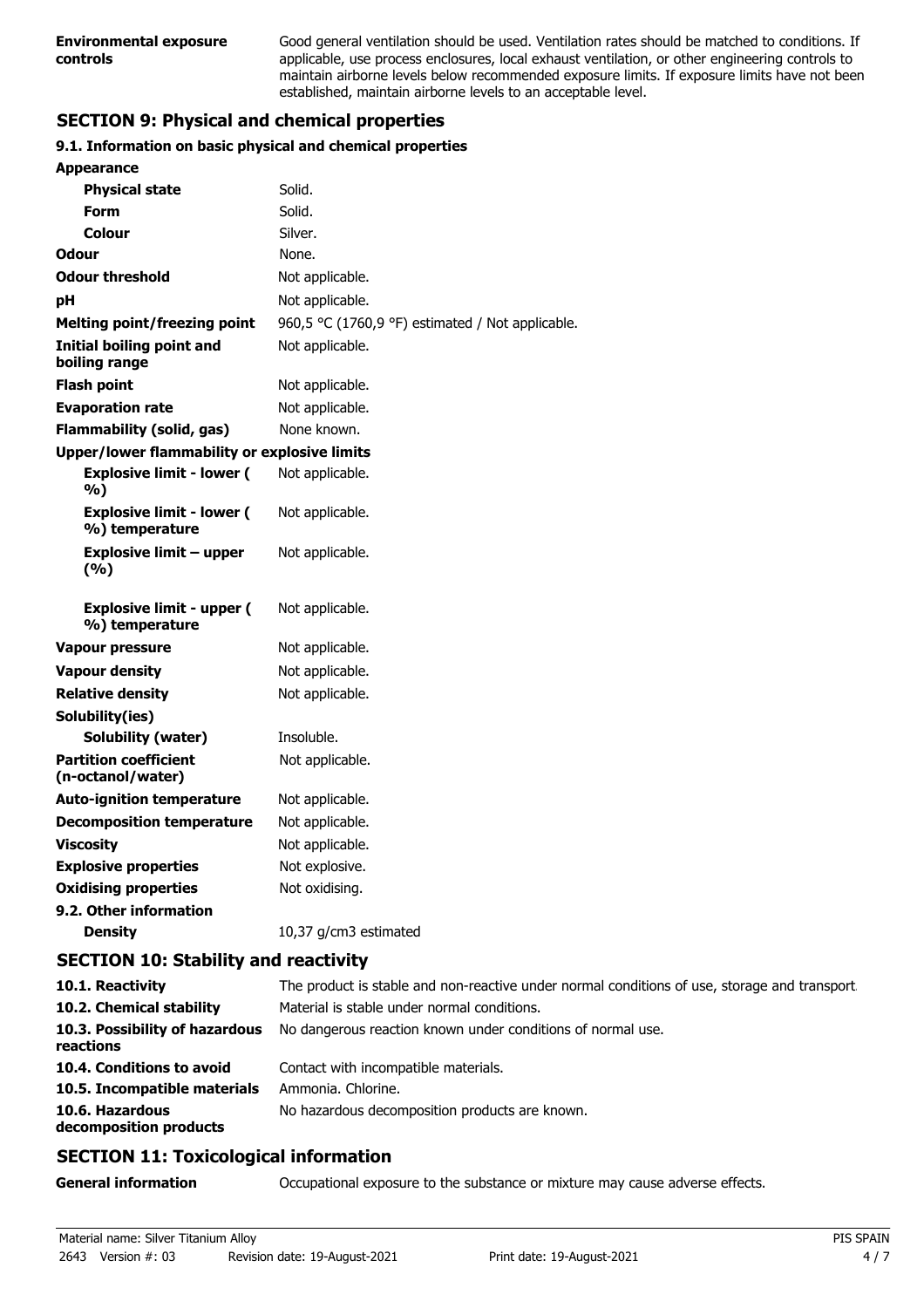### **Information on likely routes of exposure**

| INTER THROUGH THE TRUCK TO LEAD THE TH                |                                                                                                                        |  |  |
|-------------------------------------------------------|------------------------------------------------------------------------------------------------------------------------|--|--|
| <b>Inhalation</b>                                     | Not likely, due to the form of the product.                                                                            |  |  |
| <b>Skin contact</b>                                   | No adverse effects due to skin contact are expected.                                                                   |  |  |
| Eye contact                                           | Not relevant, due to the form of the product.                                                                          |  |  |
| <b>Ingestion</b>                                      | May cause discomfort if swallowed. However, ingestion is not likely to be a primary route of<br>occupational exposure. |  |  |
| <b>Symptoms</b>                                       | None known.                                                                                                            |  |  |
| 11.1. Information on toxicological effects            |                                                                                                                        |  |  |
| <b>Acute toxicity</b>                                 | None known.                                                                                                            |  |  |
| <b>Skin corrosion/irritation</b>                      | Not classified.                                                                                                        |  |  |
| Serious eye damage/eye<br>irritation                  | None known.                                                                                                            |  |  |
| <b>Respiratory sensitisation</b>                      | Not a respiratory sensitizer.                                                                                          |  |  |
| <b>Skin sensitisation</b>                             | Not a skin sensitiser.                                                                                                 |  |  |
| <b>Germ cell mutagenicity</b>                         | Not classified.                                                                                                        |  |  |
| Carcinogenicity                                       | Not classified.                                                                                                        |  |  |
| <b>Reproductive toxicity</b>                          | Not classified.                                                                                                        |  |  |
| Specific target organ toxicity<br>- single exposure   | Not classified.                                                                                                        |  |  |
| Specific target organ toxicity<br>- repeated exposure | Not classified.                                                                                                        |  |  |
| <b>Aspiration hazard</b>                              | Not an aspiration hazard.                                                                                              |  |  |
| Mixture versus substance<br>information               | No information available.                                                                                              |  |  |
| <b>Other information</b>                              | Not available.                                                                                                         |  |  |

# **SECTION 12: Ecological information**

| 12.1. Toxicity                                            | Based on available data, the classification criteria are not met for hazardous to the aquatic<br>environment.                                                                              |                                                                    |                                 |  |
|-----------------------------------------------------------|--------------------------------------------------------------------------------------------------------------------------------------------------------------------------------------------|--------------------------------------------------------------------|---------------------------------|--|
| <b>Product</b>                                            |                                                                                                                                                                                            | <b>Species</b>                                                     | <b>Test Results</b>             |  |
| Silver Titanium Alloy                                     |                                                                                                                                                                                            |                                                                    |                                 |  |
| <b>Aquatic</b>                                            |                                                                                                                                                                                            |                                                                    |                                 |  |
| Acute                                                     |                                                                                                                                                                                            |                                                                    |                                 |  |
| Crustacea                                                 | EC50                                                                                                                                                                                       | Daphnia                                                            | 0,0095 mg/l, 48 hours estimated |  |
| Fish                                                      | <b>LC50</b>                                                                                                                                                                                | Fish                                                               | 0,0022 mg/l, 96 hours estimated |  |
| <b>Components</b>                                         |                                                                                                                                                                                            | <b>Species</b>                                                     | <b>Test Results</b>             |  |
| Silver (CAS 7440-22-4)                                    |                                                                                                                                                                                            |                                                                    |                                 |  |
| <b>Aquatic</b>                                            |                                                                                                                                                                                            |                                                                    |                                 |  |
| Acute                                                     |                                                                                                                                                                                            |                                                                    |                                 |  |
| Fish                                                      | <b>LC50</b>                                                                                                                                                                                | Fathead minnow (Pimephales promelas) 0,0019 - 0,003 mg/l, 96 hours |                                 |  |
| 12.2. Persistence and<br>degradability                    | No data is available on the degradability of any ingredients in the mixture.                                                                                                               |                                                                    |                                 |  |
| 12.3. Bioaccumulative<br>potential                        | No data available.                                                                                                                                                                         |                                                                    |                                 |  |
| <b>Partition coefficient</b><br>n-octanol/water (log Kow) | Not available.                                                                                                                                                                             |                                                                    |                                 |  |
| <b>Bioconcentration factor (BCF)</b>                      | Not available.                                                                                                                                                                             |                                                                    |                                 |  |
| 12.4. Mobility in soil                                    | No data available.                                                                                                                                                                         |                                                                    |                                 |  |
| 12.5. Results of PBT and<br><b>vPvB</b> assessment        | Not a PBT or vPvB substance or mixture.                                                                                                                                                    |                                                                    |                                 |  |
| 12.6. Other adverse effects                               | No other adverse environmental effects (e.g. ozone depletion, photochemical ozone creation<br>potential, endocrine disruption, global warming potential) are expected from this component. |                                                                    |                                 |  |

# **SECTION 13: Disposal considerations**

## **13.1. Waste treatment methods**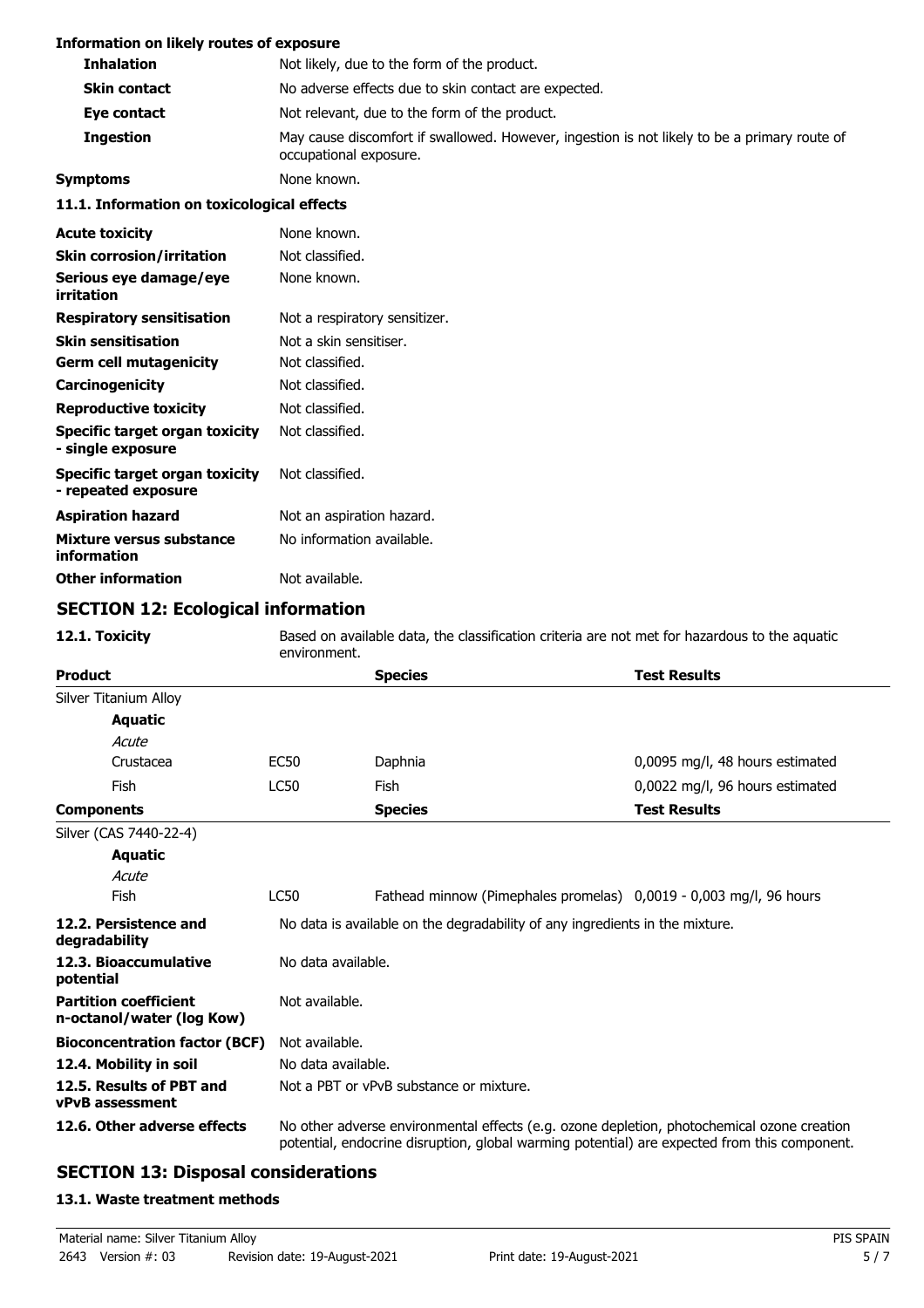| <b>Residual waste</b>                  | Dispose of in accordance with local regulations. Empty containers or liners may retain some product<br>residues. This material and its container must be disposed of in a safe manner (see: Disposal<br>instructions). |
|----------------------------------------|------------------------------------------------------------------------------------------------------------------------------------------------------------------------------------------------------------------------|
| <b>Contaminated packaging</b>          | Since emptied containers may retain product residue, follow label warnings even after container is<br>emptied. Empty containers should be taken to an approved waste handling site for recycling or<br>disposal.       |
| <b>EU waste code</b>                   | The Waste code should be assigned in discussion between the user, the producer and the waste<br>disposal company.                                                                                                      |
| <b>Disposal</b><br>methods/information | Collect and reclaim or dispose in sealed containers at licensed waste disposal site.                                                                                                                                   |
| <b>Special precautions</b>             | Dispose in accordance with all applicable regulations.                                                                                                                                                                 |

# **SECTION 14: Transport information**

#### **ADR**

14.1. - 14.6.: Not regulated as dangerous goods.

#### **RID**

14.1. - 14.6.: Not regulated as dangerous goods.

### **ADN**

14.1. - 14.6.: Not regulated as dangerous goods.

### **IATA**

14.1. - 14.6.: Not regulated as dangerous goods.

### **IMDG**

14.1. - 14.6.: Not regulated as dangerous goods.

## **SECTION 15: Regulatory information**

**15.1. Safety, health and environmental regulations/legislation specific for the substance or mixture**

### **EU regulations**

**Regulation (EC) No. 1005/2009 on substances that deplete the ozone layer, Annex I and II, as amended** Not listed.

# **Regulation (EU) 2019/1021 On persistent organic pollutants (recast), as amended**

Not listed.

**Regulation (EU) No. 649/2012 concerning the export and import of dangerous chemicals, Annex I, Part 1 as amended**

Not listed.

**Regulation (EU) No. 649/2012 concerning the export and import of dangerous chemicals, Annex I, Part 2 as amended**

Not listed.

**Regulation (EU) No. 649/2012 concerning the export and import of dangerous chemicals, Annex I, Part 3 as amended**

Not listed.

**Regulation (EU) No. 649/2012 concerning the export and import of dangerous chemicals, Annex V as amended** Not listed.

**Regulation (EC) No. 166/2006 Annex II Pollutant Release and Transfer Registry, as amended** Not listed.

**Regulation (EC) No. 1907/2006, REACH Article 59(10) Candidate List as currently published by ECHA** Not listed.

### **Authorisations**

**Regulation (EC) No. 1907/2006, REACH Annex XIV Substances subject to authorization, as amended** Not listed.

#### **Restrictions on use**

**Regulation (EC) No. 1907/2006, REACH Annex XVII Substances subject to restriction on marketing and use as amended**

Not listed.

**Directive 2004/37/EC: on the protection of workers from the risks related to exposure to carcinogens and mutagens at work, as amended.**

Not listed.

#### **Other EU regulations**

**Directive 2012/18/EU on major accident hazards involving dangerous substances, as amended** Not listed.